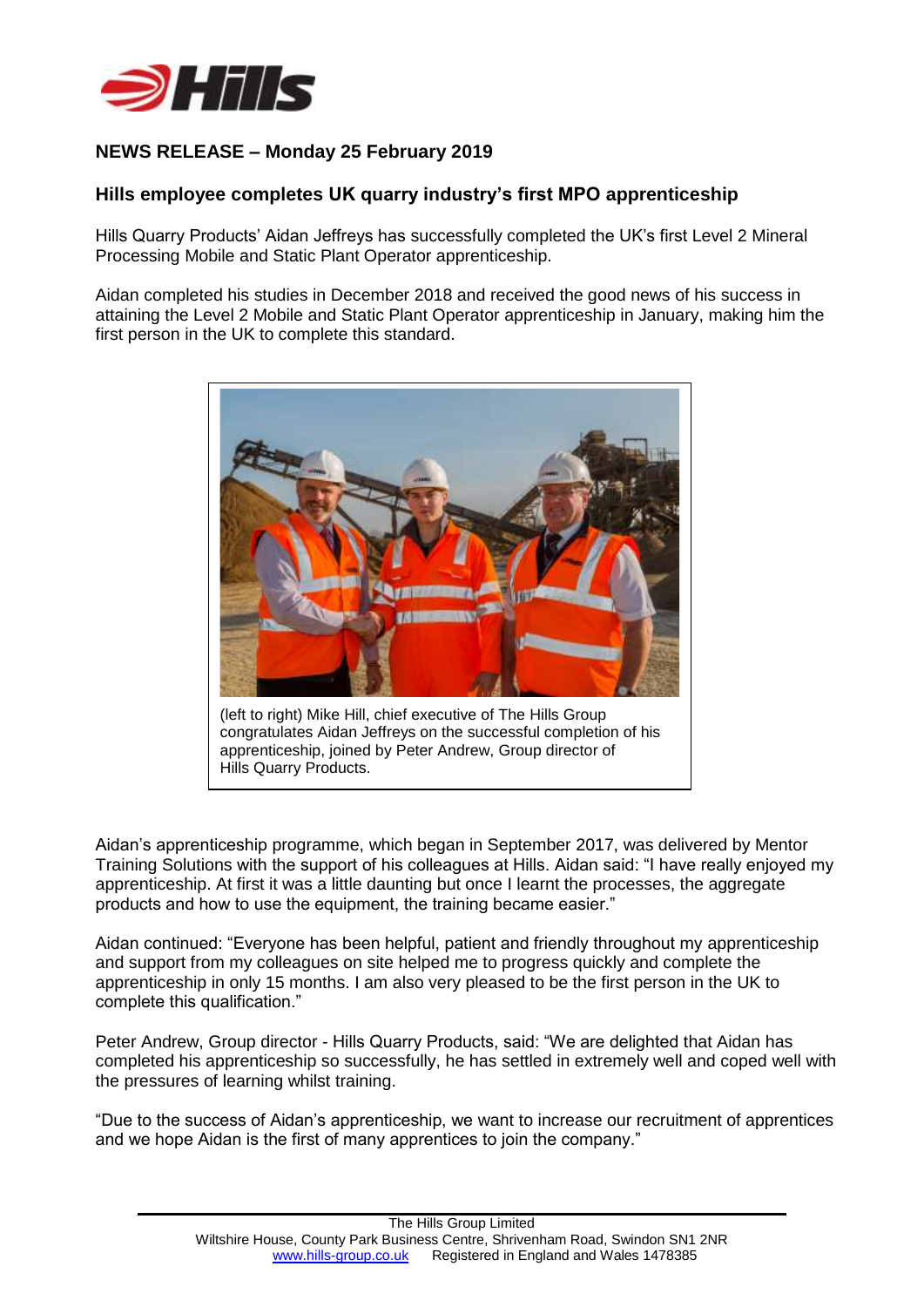

During the apprenticeship, Aidan spent the majority of his working week undertaking practical and theoretical work-based learning units and a variety of training courses including learning how to operate mobile and static plant, health, safety and environmental good practice and achieving a Level 2 Diploma in Plant Operations.

The apprenticeship programme was developed and delivered by Mentor Training Solutions to meet the requirements of the apprenticeship standard and assessment plan developed by a trailblazer group of industry employers including Hills Quarry Products and MPQC's standard setting organisation MP Futures.

The programme provides apprentices with high quality training to grow their skills, knowledge and understanding to competently operate mobile and static plant, providing them with a strong foundation to develop their career within the mineral processing and associated industries.

Tracy Colton, Head of Apprenticeships at Mentor Training Solutions said: "It has been a pleasure to work with Aidan and the team at Shorncote Quarry who have been enthusiastic and supportive from the beginning. Aidan's knowledge, confidence and capability have developed throughout his time on programme and I am sure Aidan will continue to learn and can look forward to a fantastic career within the industry."

Aidan is now a fully qualified Mobile Plant Operative and will continue to work at Hills' Shorncote Quarry near Cirencester where he undertook his training.

Hills is looking to recruit two apprentices this year to start the Mobile and Static Plant Operator apprenticeship in September at Shorncote Quarry and Mortimer Quarry near Reading. Anyone interested in pursuing an apprenticeship can contact the Hills Group on telephone 01793 781193 or email [info@hills-group.co.uk.](mailto:info@hills-group.co.uk)

## **ENDS**

### Notes to editors:

**Hills Quarry Products** specialises in the production and supply of quarry products and ready-mixed concrete to the construction and agricultural sectors. It is a dynamic regional business which, while centred on Wiltshire, has stretched its boundaries into neighbouring areas to become one of the region's largest suppliers. Hills Quarry Products is a wholly owned subsidiary of The Hills Group Limited, a privately owned family company established in 1900. [www.hills-quarry.co.uk](http://www.hills-quarry.co.uk/)

The **Mineral Processing Mobile and Static Plant Operator – Aggregates Apprenticeship (Level 2) programme** was developed by Mentor Training Solutions to meet the apprenticeship standard and assessment plan set by MP Futures, the standard setting organisation of the Mineral Products Qualifications Council (MPQC), which was based on criteria identified by Hills Quarry Products and other industry leaders.

As part of his apprenticeship Aidan completed in-depth work-based learning units to tailor his learning and development of the skills, knowledge and behaviours outlined in the standard to his workplace. Aidan also completed a Level 2 NVQ in Plant Operations attaining a Blue Competent Operator Card for the Wheeled Loading Shovel and attended a number of courses delivered by industry specialists such as Safety Coaching and MRS Training including Risk Assessments and Safe Systems of Work, Isolation and Lock-Out, Hazardous Substances and Dust, Manual Handling, Working at Height and Geotechnical Awareness.